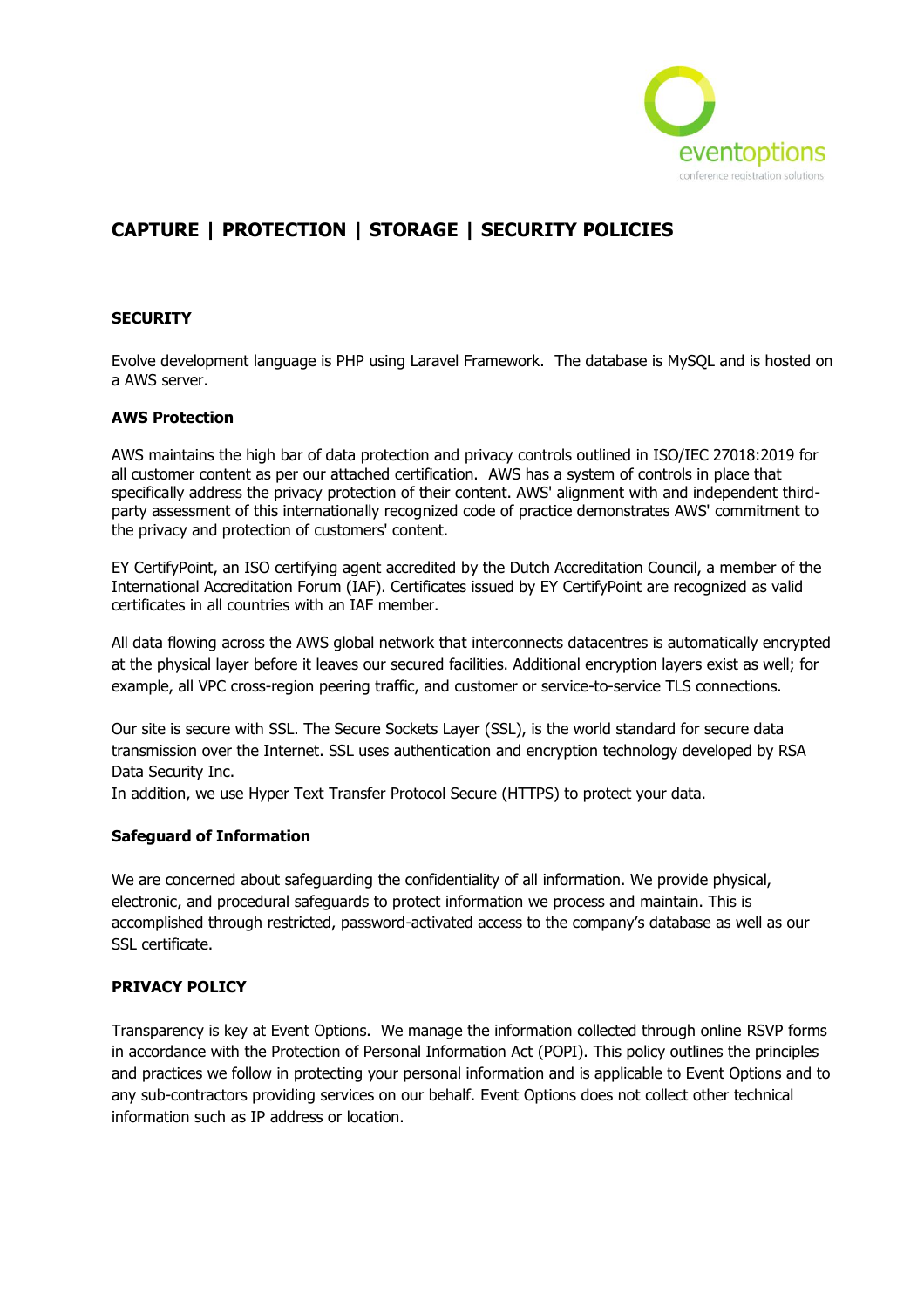#### **CONSENT**

We ask for consent to collect, use or disclose client personal information and we assume your consent to continue to use and, where applicable, disclose personal information that we have already collected, for the purpose for which the information was collected and or before sharing with sponsors. By using our software, you are consenting to our processing of your information as set forth in this Privacy Policy now and as amended by us. "Processing," means using cookies on a computer/hand held device or using or touching information in any way, including, but not limited to, collecting, storing, deleting, using, combining and disclosing information, all of which activities will take place in the United States. If you reside outside the United States your information will be transferred, processed and stored there under United States privacy standards.

## **STORAGE**

We will retain provided data for as long as your event requires runs allowing for post event auditing if so required and for a reasonable time thereafter. We will retain automatically collected information for up to 90 days and thereafter may store it in aggregate. If you'd like us to delete provided data, please contact us at info@eventoptions.co.za and we will respond in a reasonable time.

#### **What is a Proxy**

A proxy server acts as a gateway between you and the internet. It's an intermediary server separating end users from the websites they browse. Proxy servers provide varying levels of functionality, security, and privacy depending on your use case, needs, or company policy.

If you're using a proxy server, internet traffic flows through the proxy server on its way to the address you requested. The request then comes back through that same proxy server (there are exceptions to this rule), and then the proxy server forwards the data received from the website to you.

#### **Remo Proxy Information**

As a general rule, using the latest versions of browsers will produce the best results. If the only way to access the Internet from your network is through a proxy then it must be a transparent proxy or it must be configured in the browser for HTTPS connections. Our technology does not work with proxies requiring authentication.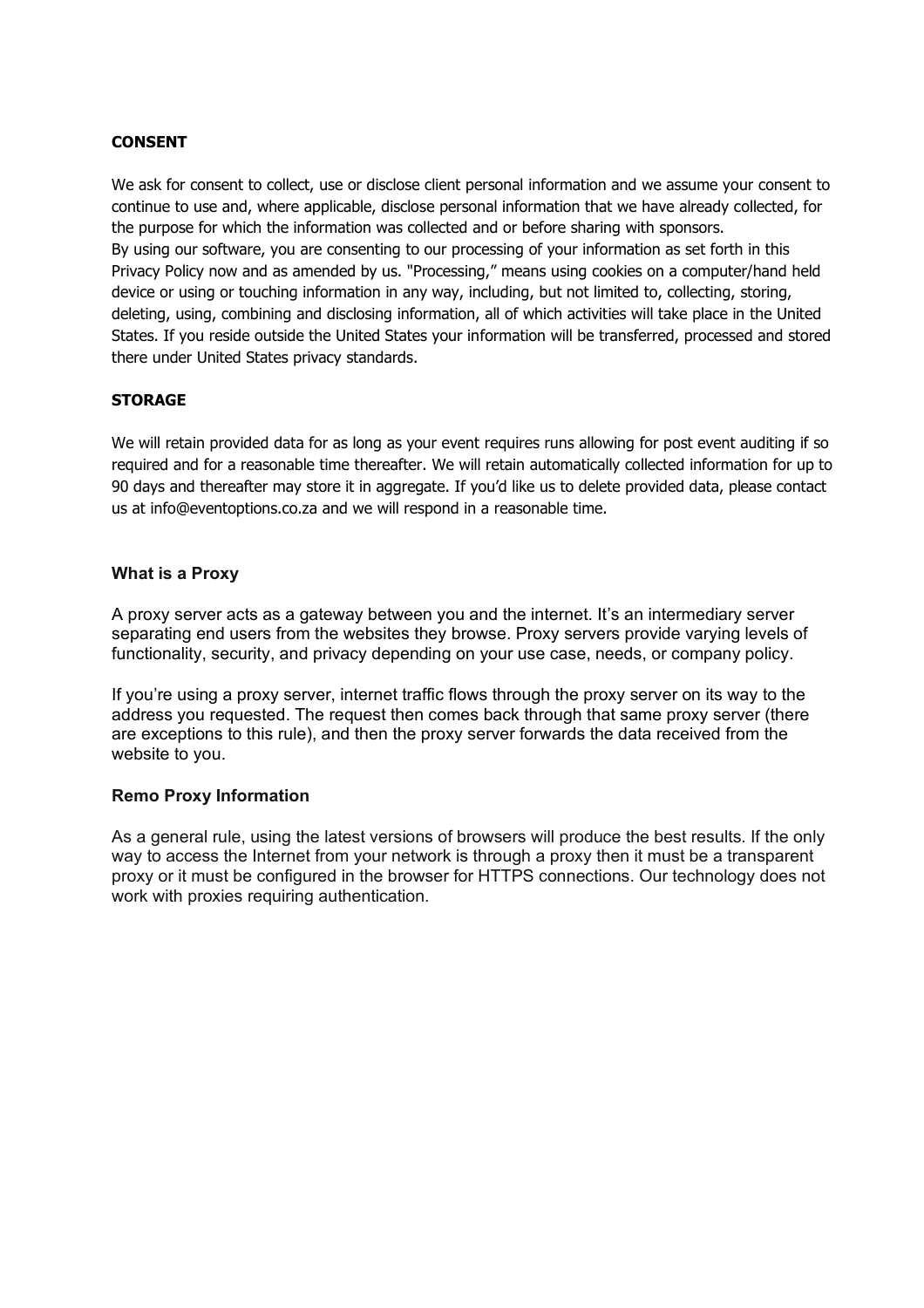## **POLICY IN RESPECT OF PROTECTION OF PERSONAL INFORMATION**

## **A: PROTECTION OF PERSONAL INFORMATION IN TERMS OF THE PROTECTION OF PERSONAL INFORMATION ACT 4 OF 2013**

## **1. PROTECTION OF PERSONAL INFORMATION ACT, 4 OF 2013**

#### 1.1 **INTRODUCTION**

- 1.1.1 Event Options ("The Company") is obliged to comply with the Protection of Personal Information Act 4 of 2013 ("POPI").
- 1.1.2 POPI requires the Company to inform their clients as to the manner in which their personal information is used, disclosed and destroyed.
- 1.1.3 This Policy sets out the manner in which the Company deals with its client's personal information and stipulates the purpose for which the said information is used. The Policy is available on request from the Company.
- 1.1.4 The objective of this Policy is to protect the Company's information assets from threats. This Policy establishes a general standard on the appropriate protection of personal information within the Company, provides principles regarding the right of individuals to privacy and to reasonable safeguards of their personal information.
- 1.1.5 For the purposes of this Policy, a client shall include any user of the platform.

#### **1.2 PERSONAL INFORMATION COLLECTED**

- 1.2.1 Section 9 of POPI states that "Personal Information must be processed lawfully and in a reasonable manner that does not infringe the privacy of a data subject."
- 1.2.2 The Company collects and processes personal information of users of its platform. the type of information will depend on the need for which it is collected and will be processed for that purpose only. Examples of personal information The Company will collect includes:
	- 1.2.2.1 Names;
	- 1.2.2.2 Surnames;
	- 1.2.2.3 Addresses;
	- 1.2.2.4 Email addresses;
	- 1.2.2.5 Identity numbers;
	- 1.2.2.6 Telephone numbers; and
	- 1.2.2.7 Employment details.
	- 1.2.3 The Company may collect and process the client's personal information but will only do so with the express consent of the data subject or when permitted or required to do so in terms of law.
	- 1.2.4 The Company shall endeavour to have agreements in place with all suppliers who may receive the personal data of the data subject to ensure that the service provider complies with the requirements of POPI.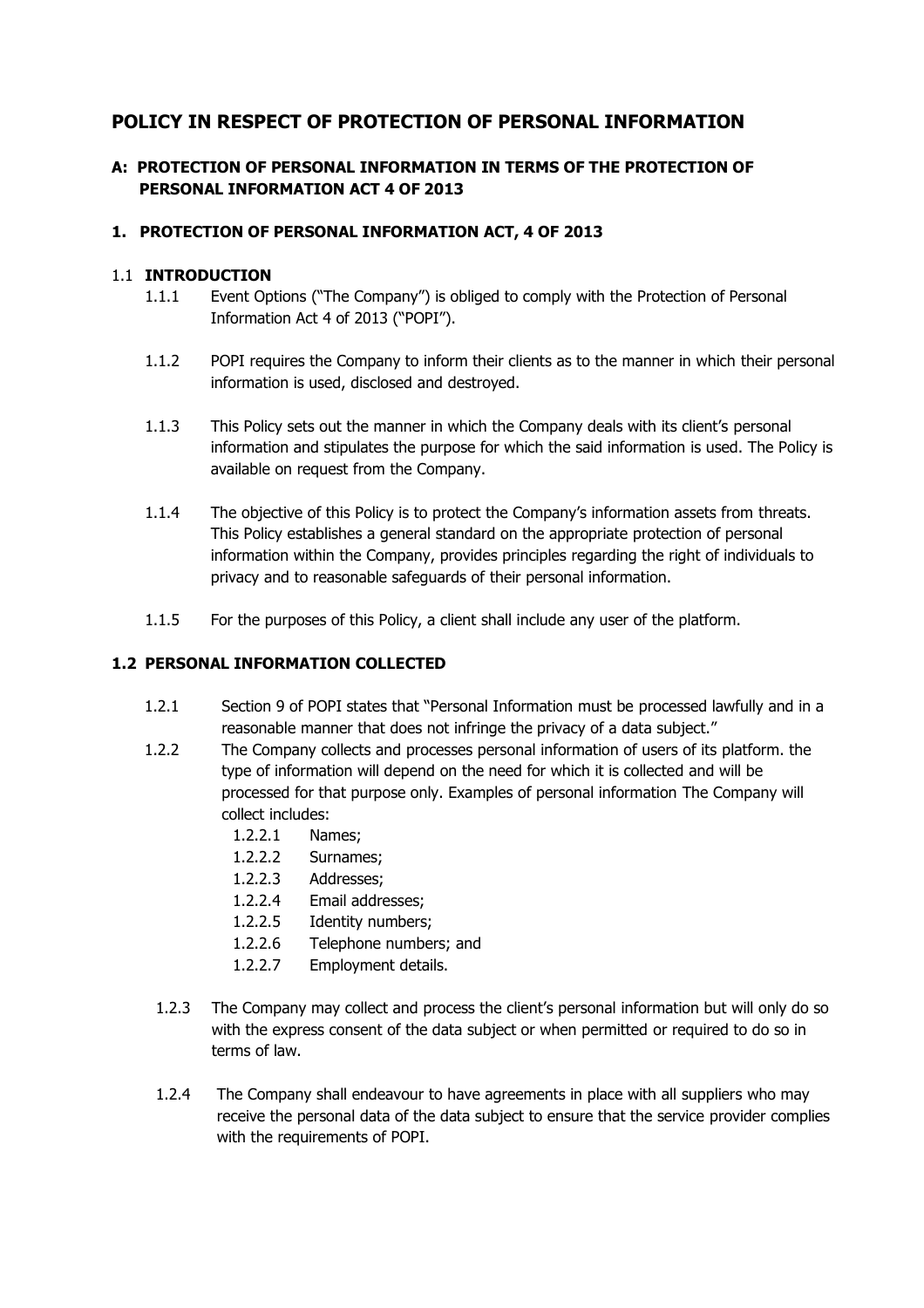#### **1.3 THE USAGE OF PERSONAL INFORMATION**

- 1.3.1 The client's personal information will only be used for the purpose for which it was collected and as agreed upon with the client. This may include:
	- 1.3.1.1 Providing products or services to clients and to carry out the transactions requested;
	- 1.3.1.2 Confirming, verifying and updating client details;
	- 1.3.1.3 Conducting market or customer satisfaction research;
	- 1.3.1.4 For record keeping purposes;
	- 1.3.1.5 In connection with legal proceedings;
	- 1.3.1.6 Providing communication in respect of the Company that may affect clients; and
	- 1.3.1.7 To comply with legal and regulatory requirements or when it is otherwise allowed by law.
	- 1.3.2 According to Section 10 of POPI, personal information may only be processed under the following circumstances:
		- 1.3.2.1 The client consents to the processing;
		- 1.3.2.2 The necessity of processing;
		- 1.3.2.3 Processing complies with an obligation imposed by law on the Company;
		- 1.3.2.4 Processing protects a legitimate interest of the client;
		- 1.3.2.5 Processing is necessary for pursuing the legitimate interests of the
		- 1.3.2.6 Company or of a third party to whom information is supplied  $-$  in order to provide the Company's clients with products and or services, the Company and any of its product suppliers require certain personal information from the clients.

#### **1.4 DISCLOSURE OF PERSONAL INFORMATION**

- 1.4.1 The Company may disclose a client's personal information to any of its companies or subsidiaries, joint venture companies and or approved third party service providers, whose services or products clients elect to use. The Company has agreements in place to ensure that compliance with confidentiality and privacy conditions.
- 1.4.2 The Company may share client personal information with and obtain information about clients from third parties for the reasons already discussed above.
- 1.4.3 The Company may also disclose a client's information where it has a duty or a right to disclose in terms of applicable legislation, the law, or where it may be deemed necessary in order to protect the Company's rights.

#### **1.5 SAFEGUARDING CLIENT INFORMATION**

1.5.1 It is a requirement of POPI to adequately protect personal information. The Company will continuously review its security controls and processes to ensure that personal information is secure.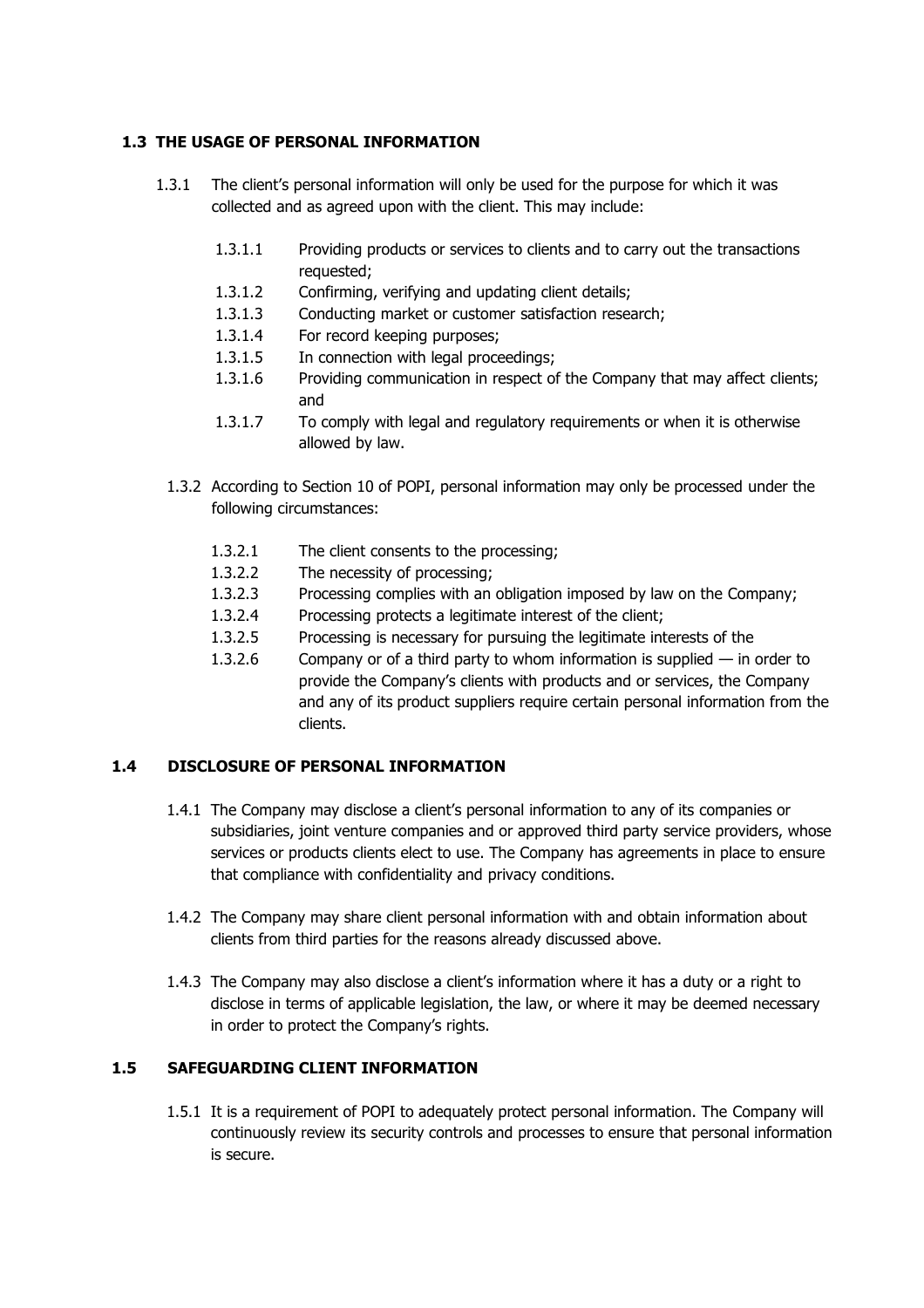- 1.5.2 The following procedures are in place in order to protect personal information:
	- 1.5.2.1 The Company Information Officer is Zinnia Peens, who is responsible for the compliance with the conditions of the lawful processing of personal information and other provisions of POPI;
	- 1.5.2.2 The Company information officer is to ensure the following:
		- 1.5.2.2.1 The development and upkeep of this policy;
		- 1.5.2.2.2 That the policy is supported by appropriate documentation and that such documentation is kept up to date; and
		- 1.5.2.2.3 Ensuring this policy and subsequent updates are communicated to relevant managers, representatives, staff and associates, where applicable.
- 1.5.1 This policy has been implemented within the Company;
- 1.5.2 Each new employee will be required to sign an employment contract, containing relevant consent clauses for the use and storage of employee information, or any other action so required, in terms of POPI;
- 1.5.3 Every employee currently employed within the Company will be required to sign an addendum to their employment contract containing relevant consent clauses for the use and storage of employee information, or any other action so required, in terms of POPI;
- 1.5.4 The Company archived client information is stored off-site. The Company has ensured that all third-party suppliers have satisfied the minimum requirements as set out in POPI and all further requirements that this policy contains;
- **1.5.5** The Company's suppliers, insurers and other third-party service providers will be required to sign an agreement guaranteeing their commitment to the protection of personal information.

## **1.6 CONSENT**

The Company shall obtain consent from the client, or a person who has been given authorisation from the client, to process the client's information. Any freely given, specific, informed and unambiguous indication of the client's wishes by which the client, by a statement or by a clear affirmative action, signifies agreement to the processing of their personal information, consent will be deemed to have been given.

## 1.7 **ACCESS AND CORRECTION OF PERSONAL INFORMATION**

1.7.1 Clients have the right to access their personal information held by the Company. Clients also have the right to ask the Company to update, correct or delete their personal information on reasonable grounds. Once a client objects to the processing of their personal information, the Company may no longer process said personal information. The Company will take all reasonable steps to confirm its clients' identity before providing details of their personal information or making changes to their personal information.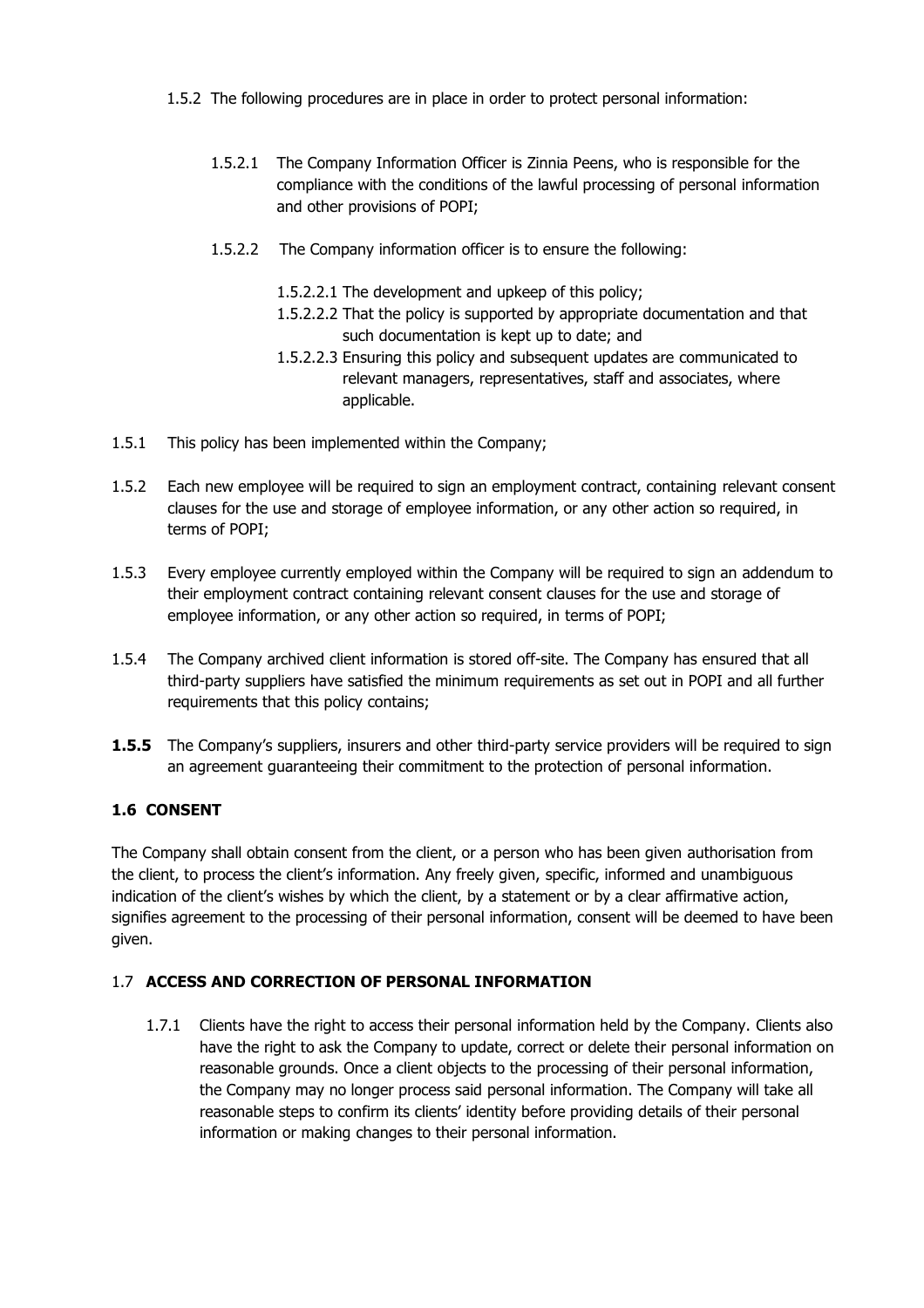1.7.2 The details of the Company's Information officer are as follows:

| <b>Information Officer Name:</b> | Larna Jackson            |
|----------------------------------|--------------------------|
| <b>Telephone Number</b>          | 0115172338               |
| <b>E-Mail Address:</b>           | larna@eventoptions.co.za |

- 1.7.2.1 The Company's Information officer, employees and key individuals undertake to adhere to the following principles:
	- 1.7.2.1.1 To obtain clients' consent to process their personal information;
	- 1.7.2.1.2 To provide transparency with regards to the procedures governing the collection and processing of personal information;
	- 1.7.2.1.3 To comply with all regulatory requirements regarding the collection and processing of personal information;
	- 1.7.2.1.4 To collect and process personal information only by lawful means, in a manner compatible with the purpose for which it was collected;
	- 1.7.2.1.5 To inform clients when personal information is collected about them;
	- 1.7.2.1.6 To treat sensitive personal information with the utmost care;
	- 1.7.2.1.7 To endeavour to keep personal information accurate and complete;
	- 1.7.2.1.8 To provide individuals with the opportunity to access the personal information relating to them and, where applicable, to comply with requests to correct, amend or delete personal information;
	- 1.7.2.1.9 To share personal information with third parties only when strictly necessary and with a reasonable assurance that the recipient has its own privacy and security protection controls in place for protection of personal information;
	- 1.7.2.1.10 To develop reasonable safeguards against risks such as unauthorized access, use or disclosure of personal information;
	- 1.7.2.1.11 To comply with any requirements in the event that information is exchanged through international borders.

## **2. AMENDMENTS TO THIS POLICY**

Amendments to, or a review of this Policy, will take place on an ad hoc basis or at least once a year. Clients are advised to refer to the Company's website periodically to keep abreast of any changes.

## **3. MONITORING**

- 3.1 The management and Information Officer of The Company, are responsible for administering and overseeing the implementation of this policy and, as applicable, supporting guidelines, standard operating procedures, notices, consents and appropriate related documents and processes.
- 3.2 The Company and key individuals, representatives and staff are to be trained according to their functions in regulatory requirements, policies and guidelines that govern the protection of personal information, the Company will conduct periodic reviews and audits, where appropriate, to demonstrate compliance with privacy regulation, policy and guidelines.

## **4. OPERATING CONTROLS**

- 4.1 The Company, shall establish appropriate privacy standard operating controls that are consistent with this policy and regulatory requirements.
- 4.2 This will include:
	- 4.2.1 Allocation of information security responsibilities;
	- 4.2.2 Incident reporting and management;